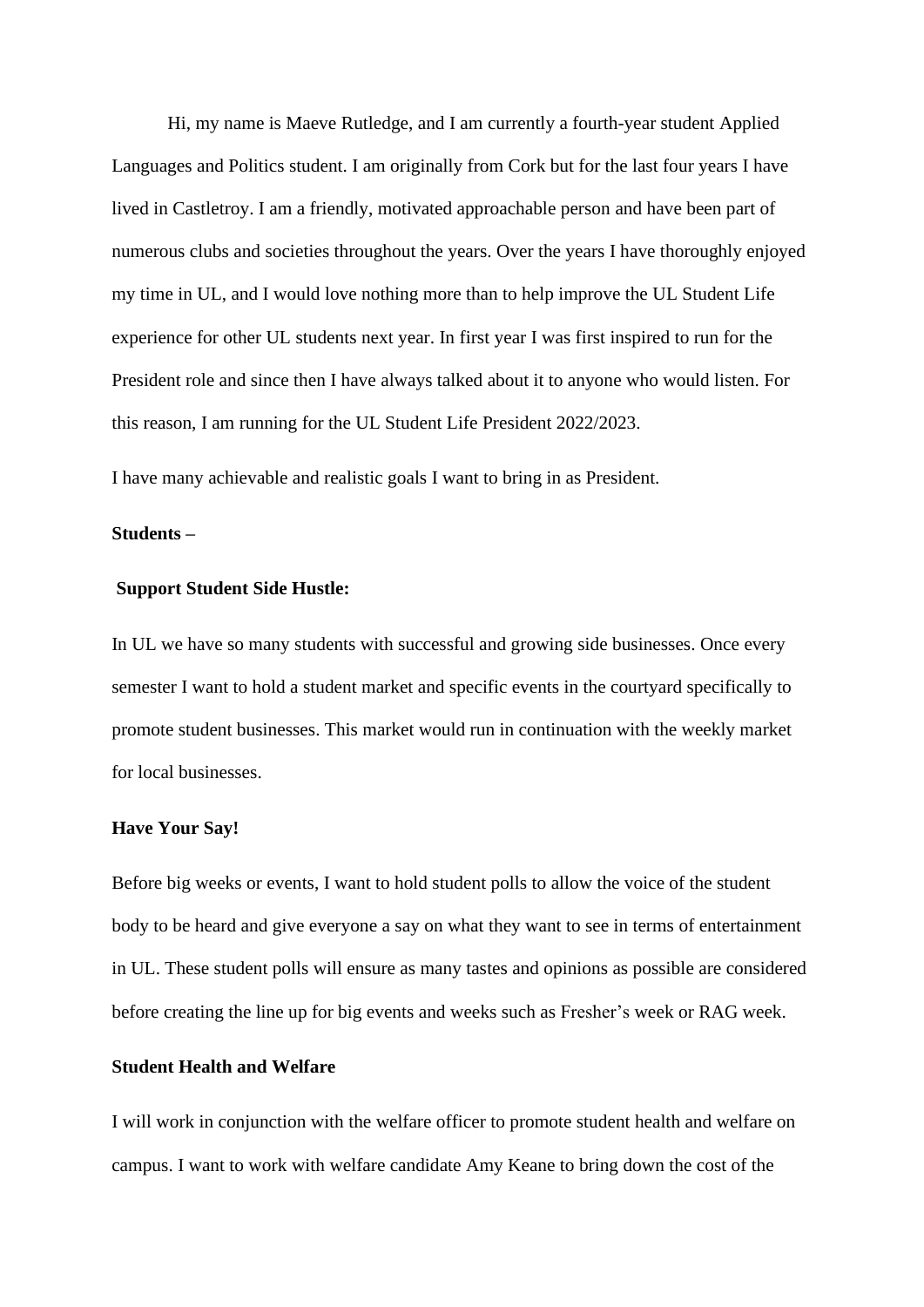student health centre to match other Irish Universities like Mary I and UCC. (10 EURO, FREE).

## **Accommodation**

I will continue to lobby for more affordable student accommodation and more accommodation in order to support students with their rented accommodation for the academic year.

### **Student Safety**

More simple student safety procedures in on campus bars, for example reintroduction of 'Ask Angela'. Introduction of anti-spiking cup covers at a reduced price for sale in the Student Union.

### **Counselling service**

I will lobby for shorter wait times for the UL counselling service as during the student forum which took place in the last few weeks the long wait time was brought to my attention, and I will work with welfare candidate Amy Keane to improve the counselling services in UL.

## **Academics**

I want to bring in a renewed list of active tutors and a renewed tutor system, this was brought up at the student forum which I attended in the last few weeks. This system will allow students to contact and access a tutor with ease.

I will lobby to lower the cost of repeat fees to decrease the burden placed on students during already stressful exam periods.